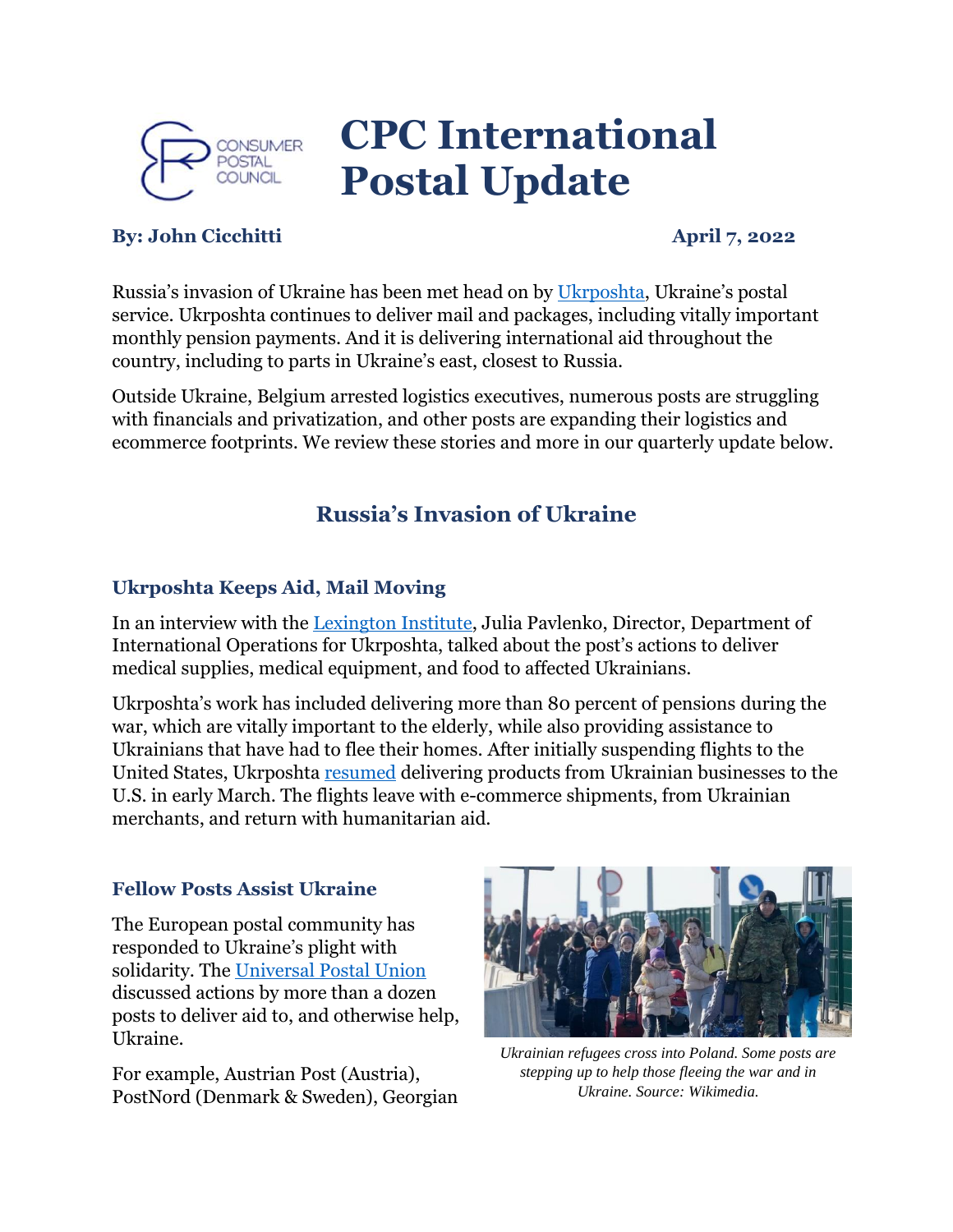Post (Georgia), Posta Romana (Romania), Gibraltar Post Office and Posta Slovenije (Slovenia) all are delivering humanitarian parcels to Ukraine free of charge. Other countries, including Poland, France, Luxembourg, Slovakia, and Spain, are helping by sending humanitarian aid themselves or offering free services to Ukrainians. Ireland's An Post is offering free SIM cards to Ukrainian refugees arriving on the island.

# **Various Troubles for Posts**

#### **PostNL Belgium Chief Arrested, Belgium Alleges He Led Criminal Organization**

Rudy Van Rillaer, the CEO of PostNL Belgium, was arrested in late March on charges of leading a criminal organization, human trafficking, and forgery, reported *[NL Times](https://nltimes.nl/2022/04/02/postnl-belgium-ceo-released-conditions)*. Also arrested with Van Rillaer was operations manager John de Bruyn. NL Times claims that PostNL "has been a target of the Belgian authorities for some time because of alleged abuses related to undeclared and part-time work."

After a judge ordered them released, an appeal from the government kept the arrested executives in jail, according to *[Post & Parcel](https://postandparcel.info/147628/news/parcel/postnl-our-way-of-working-does-not-in-any-way-resemble-the-picture-being-painted-in-the-media/)*. PostNL denies the charges against its executives. PostNL Belgium is a subsidiary of PostNL, which is based in the Netherlands.



*A testing checkpoint outside a Beijing metro station. Source: Wikimedia.*

#### **Chinese COVID Fears Extend to International Mail, Packages**

As much of China locked down in response to growing COVID-19 numbers, China Post took extreme measures to combat the virus. *[The Hill](https://thehill.com/policy/healthcare/public-global-health/590120-china-recommends-gloves-masks-when-opening/)* reported that China encouraged residents to avoid buying goods from overseas and to open international packages while wearing masks and gloves. The Chinese government also required all inbound international mail and packages to be disinfected before entering the

country. Experts told *The Hill* that the risk of COVID transmission from mail and package surfaces are low.

### **Greek Postal Service Hit by Cyberattack**

The Hellenic Post, Greece's postal service, saw operations disrupted by a cyberattack in late March, reported *[The National Herald](https://www.thenationalherald.com/cyberattack-hits-greek-postal-data-centers-service-disrupted/)*. The post was not immediately aware of how extensively hackers penetrated data, and investigations were ongoing. This is the latest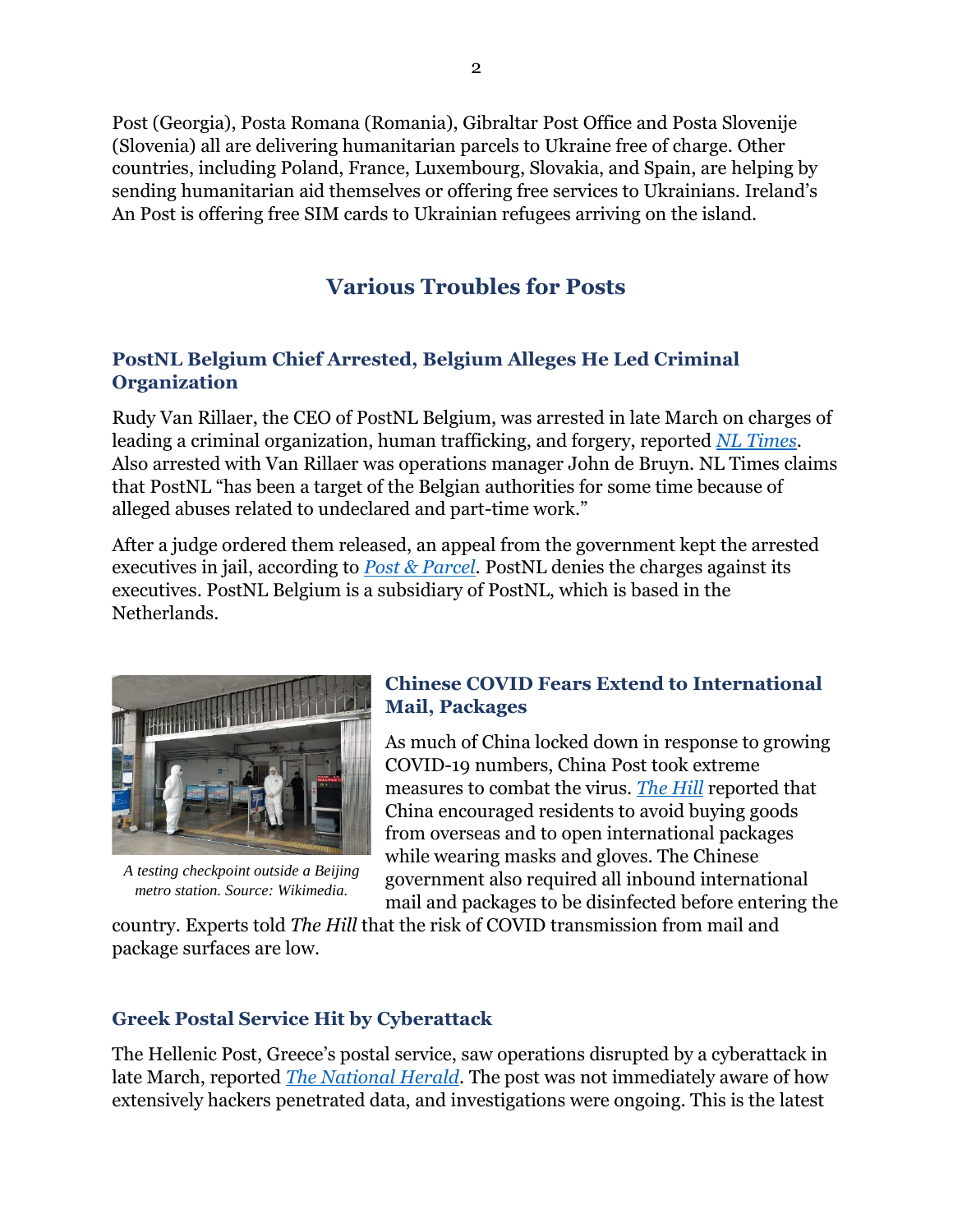in a series of cyberattacks on Greek entities. Greece suffered a cyberattack on government websites that originated with Turkish hackers in January 2020. Greek shipping companies were similarly attacked in late 2021, *The National Herald* said.

# **Financial and Privatization Struggles**

#### **Israel's Postal Service Trying to Stay Afloat**

The Israel Postal Company is struggling under mounting financial loses, and it requires a massive rescue plan, according to *[Globes](https://en.globes.co.il/en/article-israel-postal-co-near-collapse-1001404287)*. Over the past two years, the service has lost nearly \$250 million as it prepares to privatize. A rescue plan could [cost](https://en.globes.co.il/en/article-israel-post-recovery-plan-seen-costing-nis-17b-1001408200) as much as \$500 million. Additionally, the service will lay off approximately 30-40% of its workforce.

#### **South African Politicians Fight Over Postal Privatization**

South African opposition members are calling for South African Post Office (SAPO) to be privatized, with the service struggling financially, reports *[BusinessTech](https://businesstech.co.za/news/government/566790/push-to-privatise-south-africas-post-office/)*. Members of Democratic Alliance said that the postal service is at risk of closing due to huge losses.

In a [letter](https://www.businesslive.co.za/bd/opinion/columnists/2022-02-09-mark-barnes-my-proposal-for-turning-the-post-office-into-a-national-treasure/) sent in September 2021 and made public in February 2022, former SAPO CEO Mark Barnes proposed a public-private partnership. This would have seen private shareholders, including himself, purchase between 60-75% of the organization. Under the proposal, SAPO would have remained "an



*SAPO once occupied this Johannesburg building, which was designated a national monument in 1978. Source: Wikimedia.*

organ of state" as long as the "government retains 25%-40% of the post office." The governing coalition refused to sell the organization to Barnes, according to *[Eye Witness](https://ewn.co.za/2022/03/24/government-not-interested-in-selling-sapo-to-former-ceo)  [News](https://ewn.co.za/2022/03/24/government-not-interested-in-selling-sapo-to-former-ceo)*.

### **Royal Mail Lays Off 700 Managers**

The Omicron variant lowered Royal Mail's profit projections and led the United Kingdom's mail service to lay off 700 managers, *The [Guardian](https://www.theguardian.com/business/2022/jan/25/royal-mail-to-cut-700-managers-after-omicron-delivery-crisis)* reported in January. Unite, the union that represents Royal Mail managers, "said it would fight the plans after the company handed £400m to key shareholders in November." At the beginning